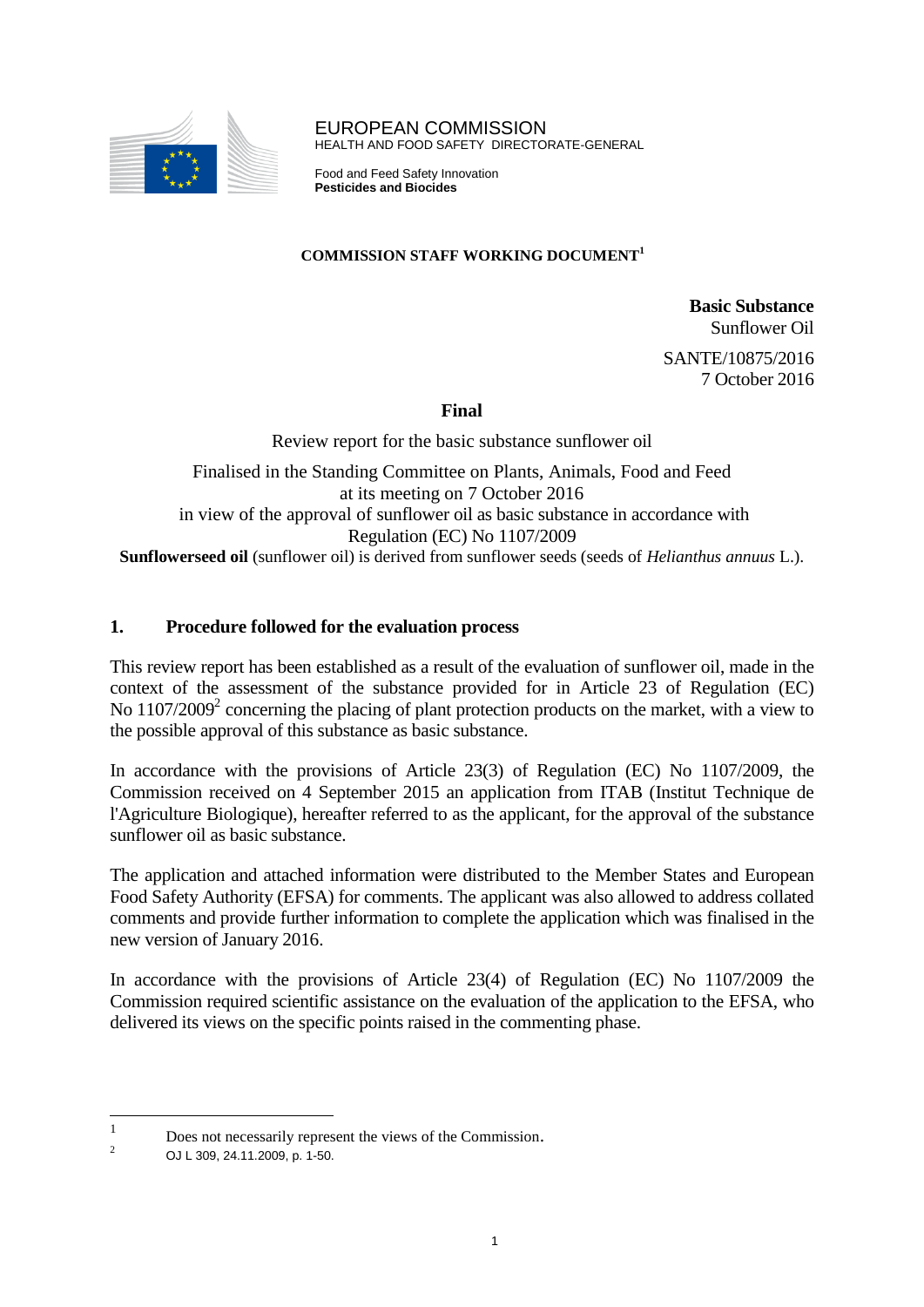EFSA submitted to the Commission the results of its work in the form of a technical report for sunflower oil on April  $2016<sup>3</sup>$ .

The Commission examined the application, the comments by Member States and EFSA and the EFSA technical report on the substance together with the additional information and comments provided on it by the applicant, before finalising the current draft review report, which was referred to the Standing Committee on Plants, Animals, Food and Feed, for examination. The draft review report was finalised in the meeting of the Standing Committee on 7 October 2016.

Given the importance of the EFSA technical report, the comments, additional information and clarifications submitted (background document C), all these documents are also considered to be part of this review report.

### **2. Purposes of this review report**

This review report, including the background documents and appendices thereto, has been developed in support of **Commission Implementing Regulation (EU) 2016/1978<sup>4</sup>** concerning the approval of sunflower oil as basic substance under Regulation (EC) No 1107/2009.

The review report will be made available for public consultation by any interested parties.

Without prejudice to the provisions of Regulation (EC) No  $178/2002^5$ , in particular with respect to the responsibility of operators, following the approval of sunflower oil as basic substance, operators are responsible for using it for plant protection purposes in conformity with the legal provisions of Regulation (EC) No 1107/2009 and the conditions established in the sections 4, 5 and Appendices I and II of this review report.

EFSA will make available to the public all background documents and the final Technical Report of EFSA as well as the application without the Appendices and excluding any information for which confidential treatment is justified in accordance with the provisions of Article 63 of Regulation (EC) No 1107/2009.

Products containing exclusively one or more basic substances do not require authorisation in line with the derogation set under Article 28 of Regulation (EC) No 1107/2009. As a consequence, no further assessment will be carried out on such products. However, the Commission may review the approval of a basic substance at any time in conformity with the provisions of Article 23(6) of Regulation (EC) No 1107/2009.

 $\overline{\mathbf{3}}$ <sup>3</sup> Technical report on the outcome of the consultation with Member States and EFSA on the basic substance application for sunflower oil for use in plant protection as insecticide on fruit trees, grapevine, potato, vegetables and post-harvest treatment on stored grains and as fungicide on vegetables and grapevine. 2016:EN-1023.51 pp.

 $^{4}$  OJ L 305, 12.11.2016, p. 23–25.

<sup>5</sup> OJ L 31, 1.2.2002 p. 1-24 - Regulation (EC) No 178/2002 of the European Parliament and of the Council of 28 January 2002 laying down the general principles and requirements of food law, establishing the European Food Safety Authority and laying down procedures in matters of food safety.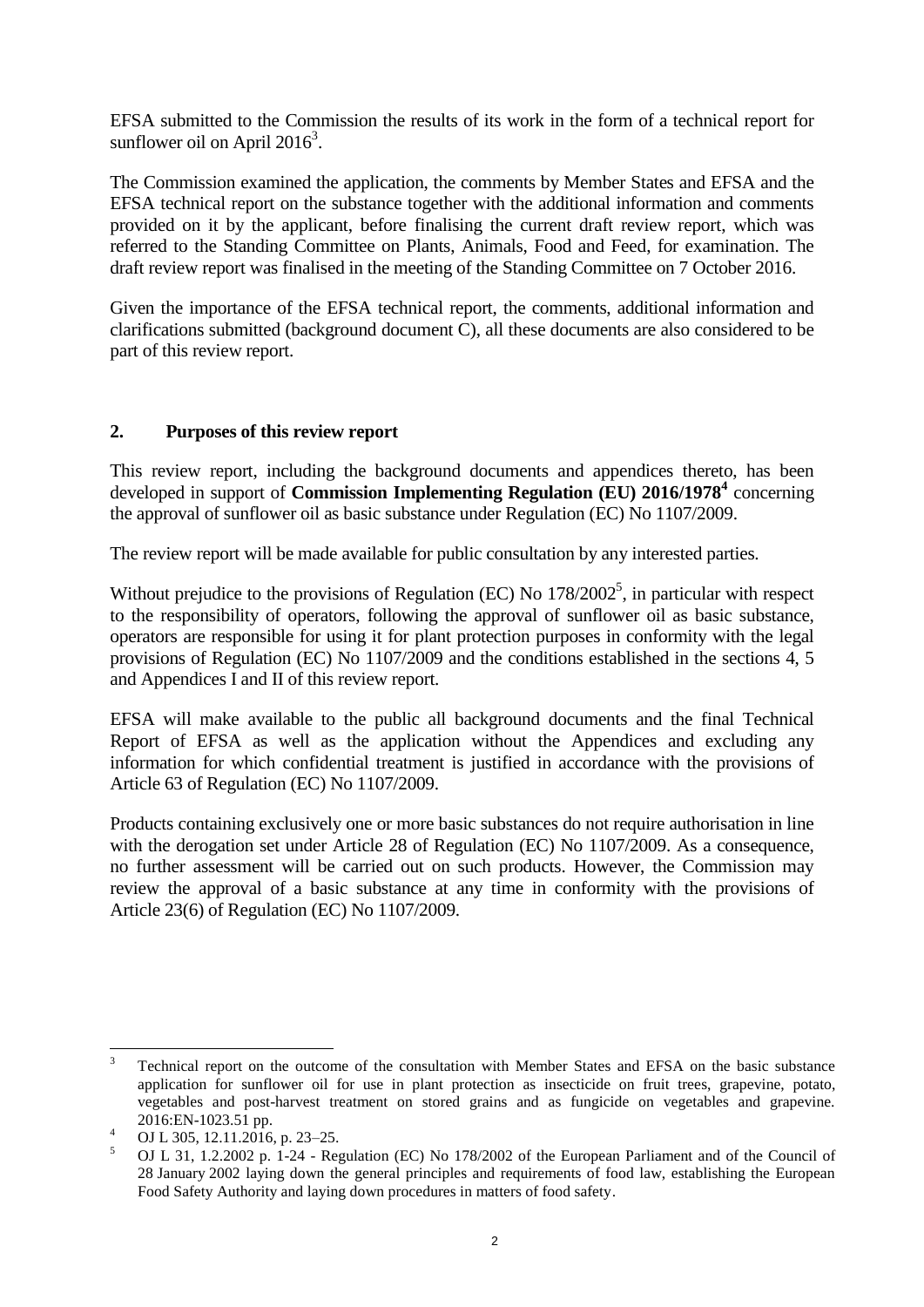# **3. Overall conclusion in the context of Regulation (EC) No 1107/2009**

The overall conclusion based on the application, including the results of the evaluation carried out with the scientific assistance of EFSA, is that there are clear indications that it may be expected that sunflower oil fulfil the criteria of Article 23.

Sunflower oil fulfils the criteria of a 'foodstuff' as defined in Article 2 of Regulation (EC) No 178/2002.

Considering the EFSA technical report on the basic substance application for sunflower oil, the rate of application and the conditions of use, which are described in detail in Appendix I and II, it is concluded that the use of sunflower oil would not lead to concerns for human health and environment. Furthermore, no residues are expected as the conditions of use would not significantly increase the background level due to the natural occurrence of the fatty acids of which it is composed.

Sunflower oil is not a substance of concern and does not have an inherent capacity to cause endocrine disrupting (according to the interim criteria in Regulation 1107/2009), neurotoxic or immune-toxic effects and is not predominantly used for plant protection purposes but nevertheless is useful in plant protection in a product consisting of the substance and water. Finally, it is not placed on the market as a plant protection product.

It can be concluded that the substance has neither an immediate or delayed harmful effect on human or animal health nor an unacceptable effect on the environment when used in accordance with the supported uses as described in Appendix II.

In fact, these indications were reached within the framework of the uses which were supported by the applicant and mentioned in the list of uses supported by available data (attached as Appendix II to this review report) and therefore, they are also subject to compliance with the particular conditions and restrictions in sections 4 and 5 of this report.

Extension of the use pattern beyond those described above will require an evaluation at Community level in order to establish whether the proposed extensions of use can still satisfy the requirements of Article 23 of Regulation (EC) No 1107/2009.

The following points were considered as open by EFSA (2016) for sunflower oil, reasons follow to explain why the risk is considered negligible:

Chapter 3 – Field of use

*The potential phyto-toxicity of sunflower oil could not be excluded.*

On the basis of condition of use and bibliography provided on efficacy, one supported use could be retained: on tomatoes.

Chapter 5 – Impact on human and animal health

 *As food stuff, sunflower oil does not present concerns regarding human and animal health. However once applied on crops, it forms degradation, (photo)oxidation, transformation products (e.g. by lipid peroxidation) that may be of concern to human health (including genotoxic and/or carcinogenic compounds) that are relevant to consumers, workers and possibly residents exposed to these degradation products. No*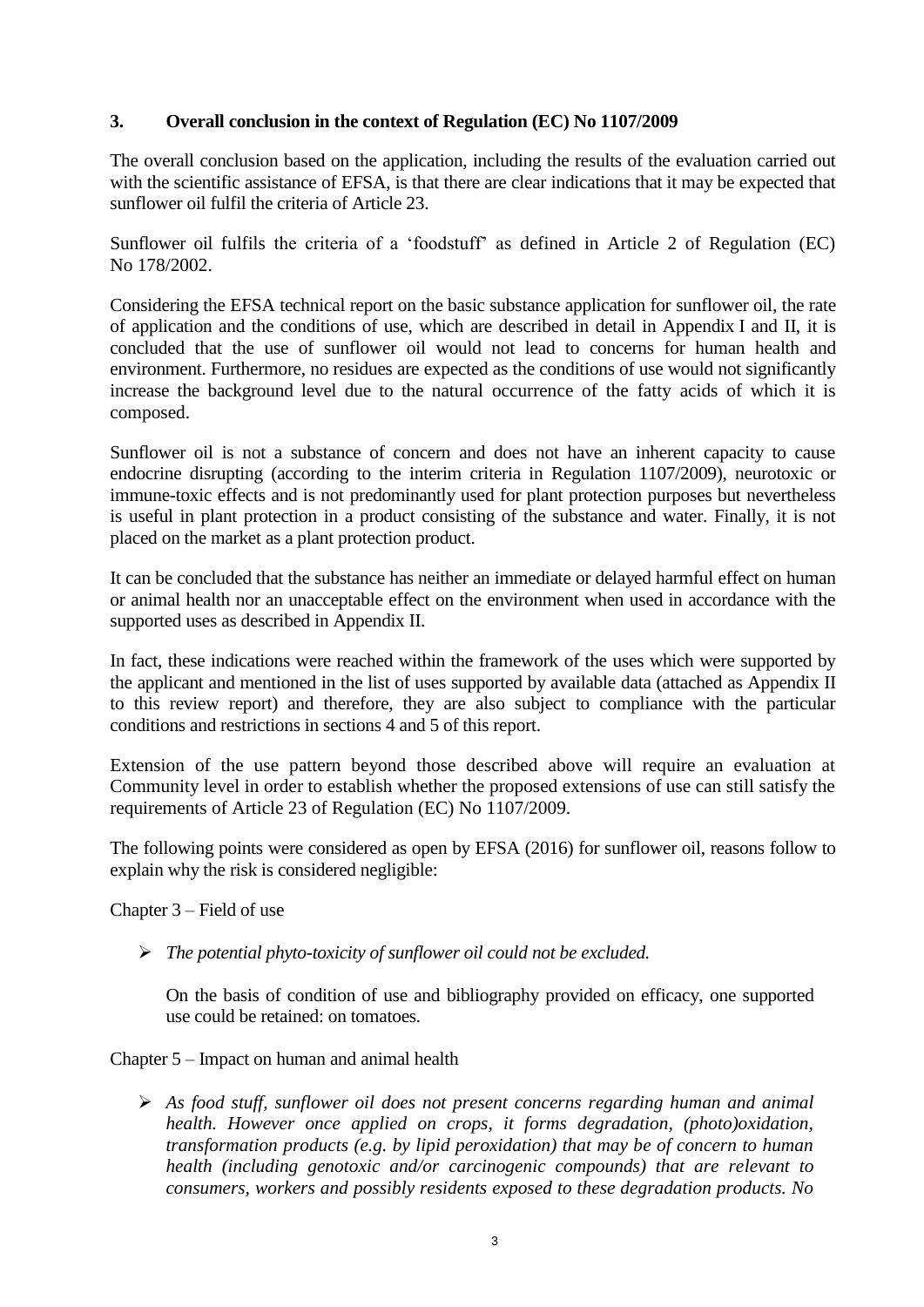*quantification is available on the amount of potentially toxic compounds formed after sunflower oil applications.*

Considering previous EFSA conclusions on similar active substances such as rape seed oil and fatty acids, it is expected the substance to be ready biodegradable, confirmed also by the evaluation under REACH. Moreover, given the properties of the substance, the rate of application and the conditions of use in tomato it is expected that the application will not result in a significant increase of the natural level occurrence of the substance components and their possible degradation compounds.

Chapter 7 – Fate and behaviour in the environment

 *Environmental exposure and effects of sunflower oil and its degradation products as result of the proposed application rates over a number of seasons need to be assessed. Particular attention should be given to contamination of groundwater by degradation/transformation products of sunflower oil.* 

Ready biodegradability of the substance is reported in the REACH evaluation of existing entries in Annex IV $\delta$ . As above-mentioned, given the rate of application and the conditions of use it is expected that the application will not result in a significant increase of the natural level occurrence of the substance components and their possible degradation compounds.

Chapter 8 – Effects on non-target species

 *In the ecotoxicology area the submitted information was considered not sufficient to perform a solid risk assessment.* 

Considering the composition of sunflower oil and its biodegradability, the rate of application and the conditions of use it is expected a low risk for non-target organisms.

# **4. Identity and chemical properties**

The main properties of sunflower oil are given in Appendix I.

It has been established that for sunflower oil as notified by the applicant, no relevant impurities are considered, on the basis of information currently available, of toxicological, ecotoxicological or environmental concern.

Food grade specifications must be complied with.

 6 Regulation (EC) No 1907/2006 of the European Parliament and of the Council of 18 December 2006 concerning the Registration, Evaluation, Authorisation and Restriction of Chemicals (REACH), establishing a European Chemicals Agency, amending Directive 1999/45/EC and repealing Council Regulation (EEC) No 793/93 and Commission Regulation (EC) No 1488/94 as well as Council Directive 76/769/EEC and Commission Directives 91/155/EEC, 93/67/EEC, 93/105/EC and 2000/21/EC ( O.J. L 396, 30.12.2006, p.1).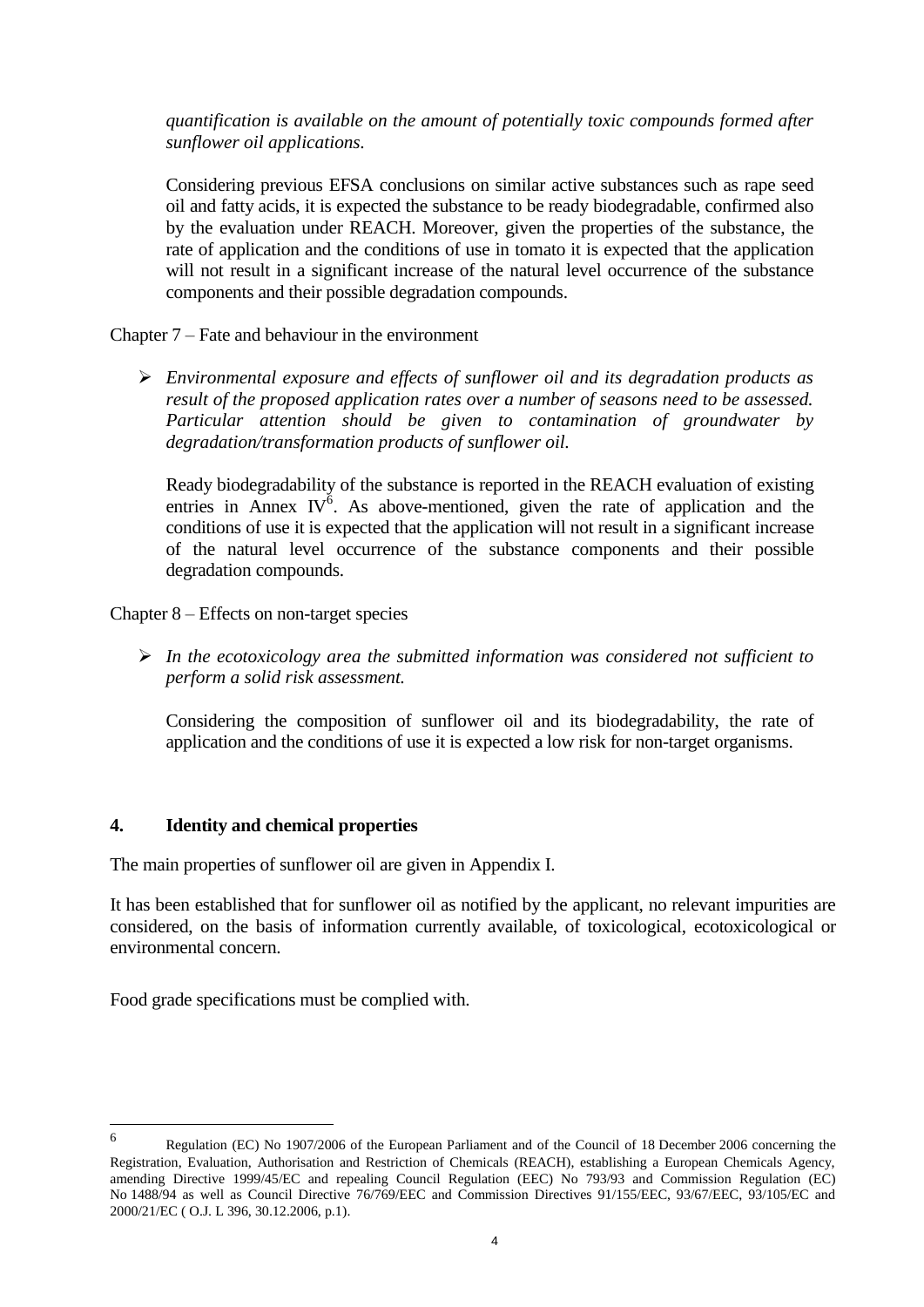# **5. Particular conditions to be taken into account in relation to the uses as basic substance of sunflower oil.**

Sunflower oil must be identified by given specifications in Appendix I and must be used in compliance with method of preparation and condition of use as reported in Appendices I and II.

The following conditions for use deriving from assessment of the application have to be respected by users:

- Only use as basic substance being a fungicide for tomato crops are is approved;
	- $\triangleright$  Period of treatment should be avoided during flowering time.

Use of sunflower oil must be in compliance with conditions specified in the Appendixes I and II of this review report.

On the basis of the proposed and supported uses (as listed in Appendix II), no particular issues have been identified.

The identification of sunflower oil as food ingredient implies that the Regulation (EC) No 178/2002 on food safety applies.

# **6. List of studies to be generated**

No further studies were identified which were at this stage considered necessary.

# **7. Updating of this review report**

The information in this report may require to be updated from time to time to take account of technical and scientific developments, as well as of the results of the examination of any information referred to the Commission in the framework of Article 23 of Regulation (EC) No 1107/2009. Any such adaptation will be finalised in the Standing Committee on Plants, Animals, Food and Feed, in connection, as appropriate, with any amendment of the approval conditions for sunflower oil in Part C of Annex of the Regulation (EC) No 540/2011<sup>7</sup> .

# **8. Recommended disclosure of this review report**

Considering the importance of the respect of the approved conditions of use and the fact that a basic substance will not be placed on the market as a plant protection product and hence, no further assessment will have to be carried out on it, it is very important to inform not only applicants but also potential users of the substance on the existence of this review report.

It is therefore recommended that the competent authorities of Member States will make available such report to the general public and operators by means of their national relevant websites and by any other appropriate form of communication to ensure that the information reaches potential users.

 $\overline{a}$ OJ L 153, 11.6.2011, p. 1-186.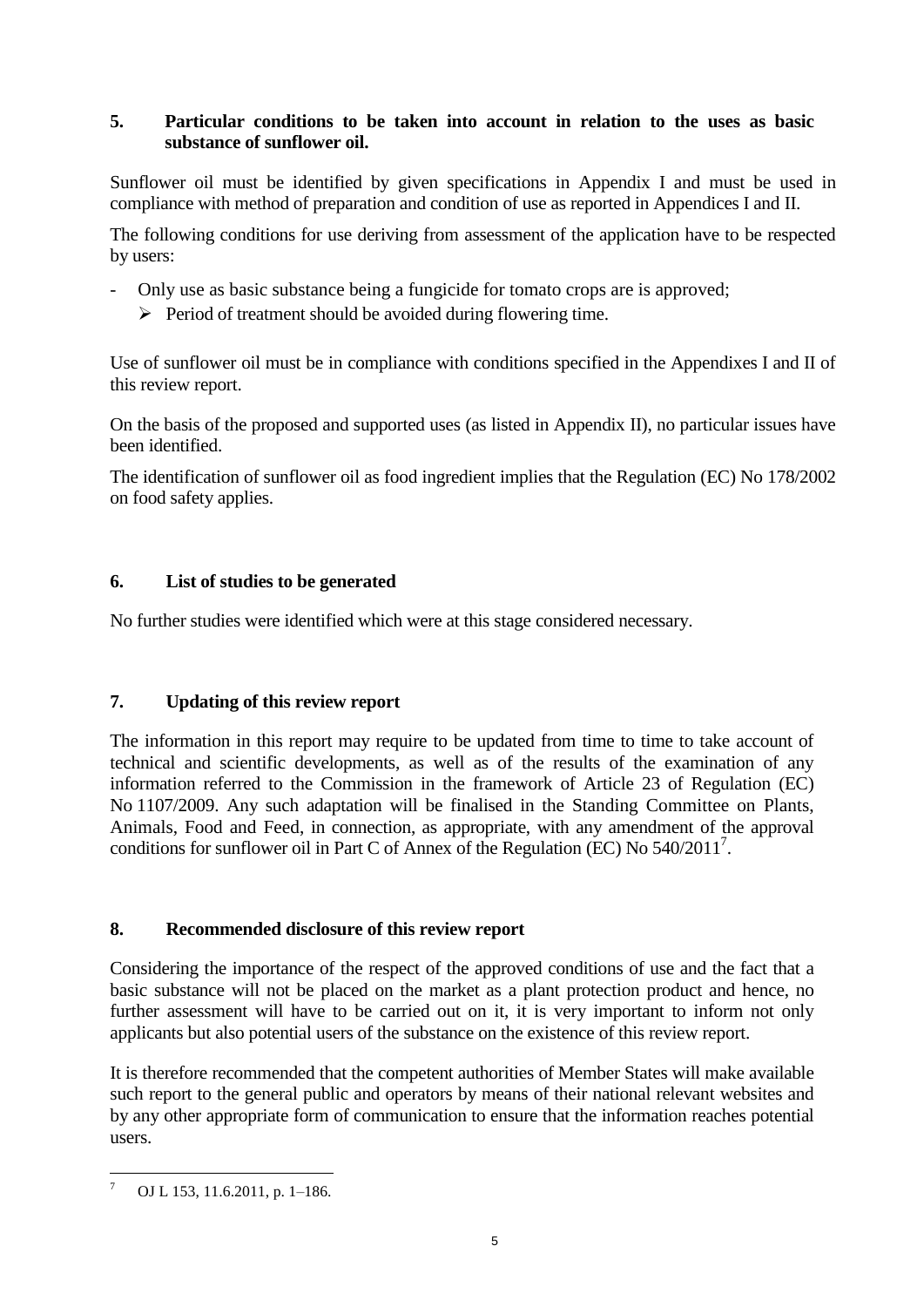# **APPENDIX I**

# **Identity and biological properties**

# SUNFLOWER OIL

| <b>Common name (ISO)</b>                 | Not available.                                                                                                           |
|------------------------------------------|--------------------------------------------------------------------------------------------------------------------------|
| Chemical name (IUPAC)                    | Not relevant, the substance is a complex mixture.                                                                        |
| <b>Chemical name (CA)</b>                | Not relevant, the substance is a complex mixture.                                                                        |
| <b>Common names</b>                      | Sunflower oil                                                                                                            |
| <b>CAS No</b>                            | $8001 - 21 - 6$                                                                                                          |
| <b>CIPAC No and EEC No</b>               | Not available.                                                                                                           |
| <b>FAO SPECIFICATION</b>                 | Not available.                                                                                                           |
| <b>Purity</b>                            | Purity is depending on the origin.                                                                                       |
|                                          | Oleic acid: 14-40%                                                                                                       |
|                                          | linoleic acid: 48-74%                                                                                                    |
|                                          | mid-oleic acid sunflower oil: min. 70% oleic acid (as % of<br>total fatty acids)                                         |
|                                          | high oleic acid sunflower oil: min. 75% oleic acid (as % of<br>total fatty acids)                                        |
| <b>Molecular formula</b>                 | Not relevant, the substance is a complex mixture.                                                                        |
| Molecular mass and structural<br>formula | Not relevant, the substance is a complex mixture.                                                                        |
| <b>Mode of Use</b>                       | Spray applications                                                                                                       |
| Preparation to be used                   | Oil dispersion (OD) 0,1- 0,5 % $\sqrt{(v/v)}$                                                                            |
|                                          | Sunflower oil as specified above to be used in cold water<br>solution for application on crops as listed in Appendix II. |
|                                          | Fungicide.                                                                                                               |
| <b>Function of plant protection</b>      |                                                                                                                          |